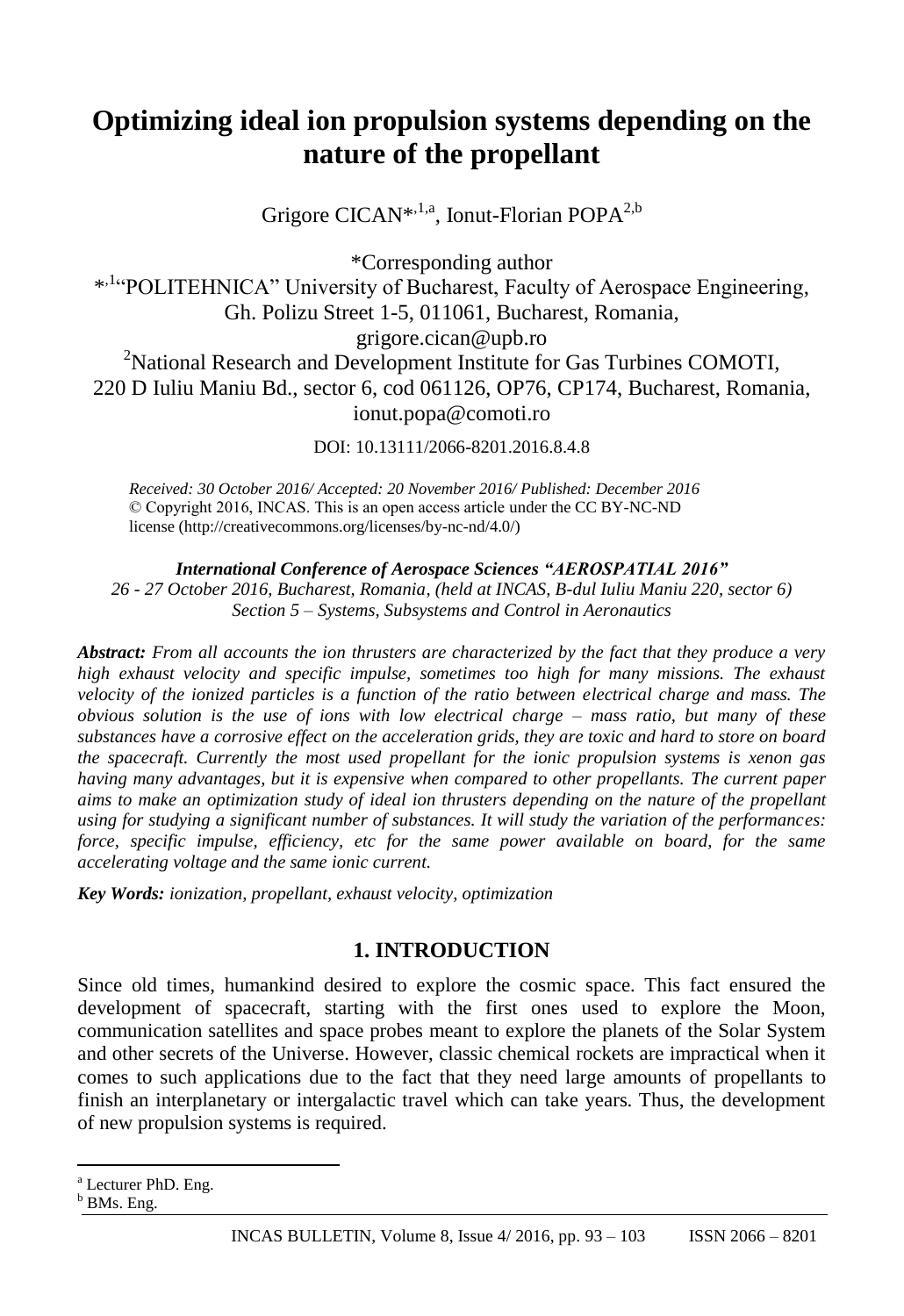One of the best alternatives for such applications is the electric propulsion, based on the acceleration of an ionized gas using electricity. This type of propulsion was considered somehow atypical due to the fact that it wasn't used for the applications foreseen by the visionaries of this technology, namely the human exploration of other planets [1].

The performance of the ion propulsion systems is influenced by various elements. One of these elements is the nature of the propellant. As stated by [2], the ideal propellant is easy to ionize and has a high mass/ionization energy ratio. Also, the propellant should not affect or erode the metallic structure of the thrusters in order to ensure a long life span.

The first engine designs used caesium due to its high vapour pressure and ease of ionization, but caesium is difficult to store because its reactivity is rather hard to isolate. The first demonstration of this propulsion technology in space took place in 1964, following to the launch of the "Space Electric Rocket Test  $-1$ " [3]. The spacecraft was equipped with two types of thrusters using different propellants. One of the thrusters was based on electronic bombardment using mercury electrons (Kaufman ion thrusters), running for about half an hour. Unfortunately, the second ion thrusters, based on caesium ions, never functioned because of a short circuit. The developments achieved in the previous mission were used for the "Space Electric Rocket Test  $-2$ " which also demonstrated the functionality of the ion thrusters using mercury, this time for thousands of hours.

However, mercury is toxic, expensive and tends to contaminate the spacecraft, reason why in the 1980 time frame it was decided to replace mercury with xenon because xenon was less contaminating the spacecraft surfaces, has a reasonably high atomic number, is inert and causes low corrosion [4]. It was used for the first time in the beginning of the '70s for satellite propulsion and later for missions such as Deep Space 1, SMART-1 and Dawn.

At this time xenon is the most common propellant used for ion thrusters due to its ability to ionize at relatively low voltages and its reliable storage properties. However, it's rather hard to produce and also expensive due to the fabrication process.

In this paper, only the elements of the propulsion system will be optimized, without involving optimization criteria which imply parameters defining the rocket, as presented in reference [5]. The scope of this work is to present the optimization of the ion propulsion system as a function of the propellant's nature for the same value of the electric power and of the accelerating voltage.

# **2. THE RUNNING PRINCIPLE OF THE ELECTRIC PROPULSION SYSTEMS**

The running principle of electrical propulsion systems consists of making the gas molecules or, in general the particles which have to be ejected, sensitive to the action of an electric field and to send them the desired energy using this field. The known method for making a conductor from a gas is its ionization, case in which the gas becomes sensitive to the action of an electric or magnetic field. If we ionize a gas in a given chamber we obtain negative and positive charges. In a ionic rocket, first the negatives charges are separated from the positives ones and the ions obtained are accelerated in a particle accelerator.

An electrostatic propulsion, regardless of type, consists of the same series of basic ingredients, a propellant source, several forms of electric power, an ionizing chamber, an accelerator region, and the means of neutralizing the exhaust. While Coulomb accelerators require a net charge density of one polarity, the exhaust beam must be neutralized to avoid a space-charge build-up outside of the craft which could easily cancel the operation of the thruster.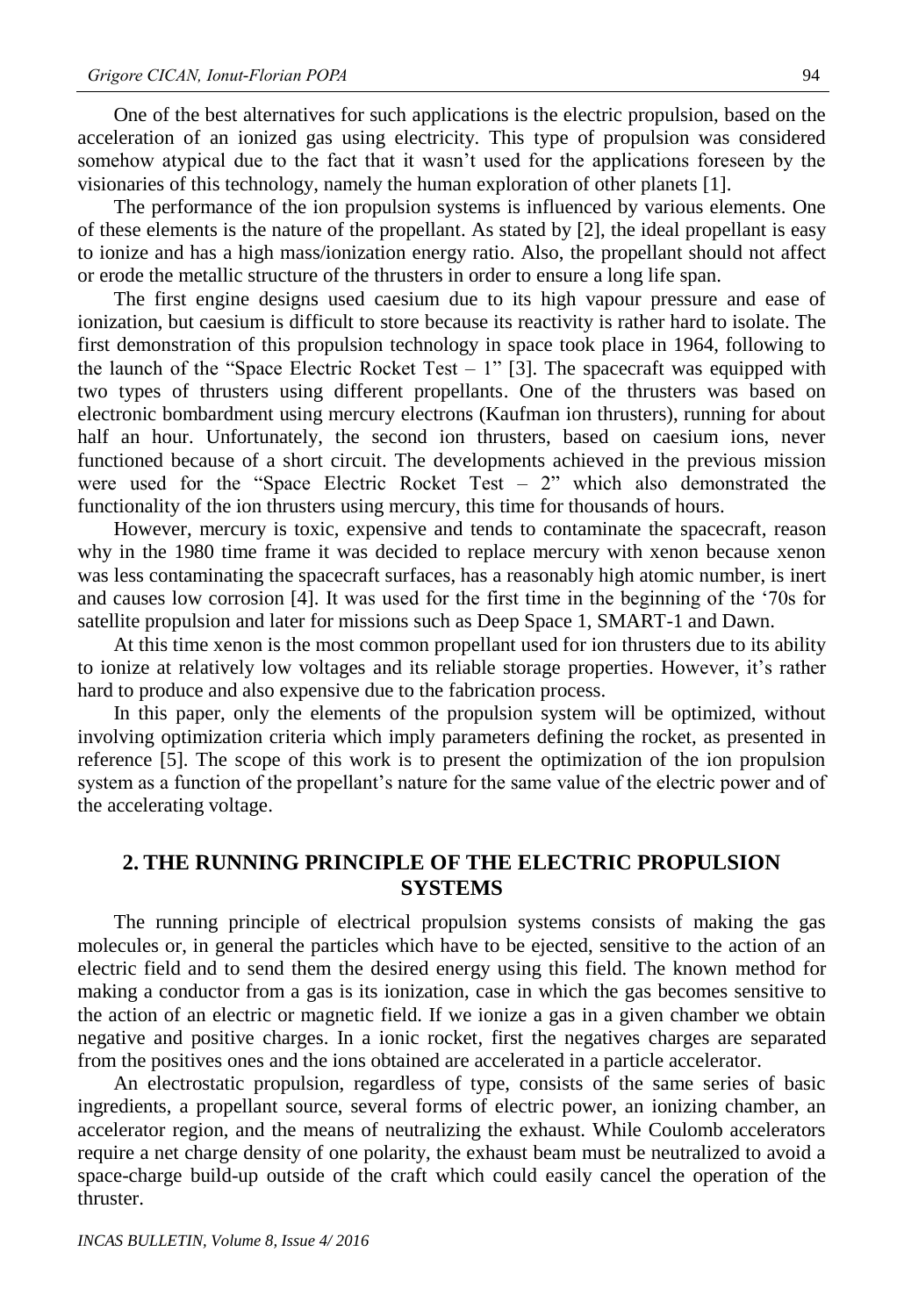The main components of an ion thruster are described below:

## **a) Ion Sources:**

As proven in different space missions, the most reliable propellants for electrostatic thrusters are cesium, mercury or noble gases such as argon, krypton and the most used propellant for such applications, xenon. There are known many methods to ionize a propellant, but the most promising ones are the bombardment discharge surface, the cesiumtungsten surface contact ionization source and the RF (Radio Frequency) discharge source.

The bombardment method implies the use of a cylindrical discharge chamber containing a cathode which releases electrons, a surrounding anode shell and a magnetic field which constraints the electrons from hitting the chamber wall while increasing the chance of collision between an electron and neutral atom, thus occurring the ionization process. One important particularity of this device is the existence of a hollow cathode wherein is sustained a secondary discharge that facilitates electron emission from the interior walls of the cathode cavity.

The magnetic field surrounding the interior of the chamber is provided by three ring magnets, configured such way to ensure an optimized discharge for ionization and ion extraction processes. The magnitude of this field is adjusted in accordance with the differential voltage between the anode and the cathode in order to maximize the ionization efficiency and discharge stability, while minimizing the production of doubly charged ions which tend to erode the acceleration grids.

Typical values for xenon and mercury propellant range around 0.25 T and 30 V, respectively, but other chamber configurations and field values used have proven to be successful.

#### **b) Accelerator Grids:**

Almost all types of ion thrusted use a system of acceleration grids designed to achieve a certain exhaust velocity. The process implies the extraction and acceleration of the positive ions downstream due to the electric potential applied between the grids, while minimizing electron impingement.

Most of the bombardment thruster's type use a double grid configuration to improve the mechanical and thermal stability of the propulsion system. The upstream grid has a higher positive potential than needed to increase the ion extraction process and also the spacecharge limited current density. The second grid reduces the speed of the ions to the desired value. A third grid can be introduced, acting as a shield in front of the electrons that tend to get back in the ionization chamber, eroding the grids and the ion source.

Thus, the third grid increases the operational lifetime of the ion thruster, but adds complexity to the overall system.

The holes in the grid are designed in order to ensure a minimum impingement of ions, while focusing the ion stream intro an array of beamlets.

## **c) Neutralizers:**

In order to avoid the increase of the negative charge around the spacecraft, the ion thruster is usually equipped with a hollow cathode which releases a flux of electrons in order to neutralize the ion beam exiting the thruster.

### **3. MATHEMATICAL MODEL FOR IDEAL ION THRUSTER**

The evacuation speed at which the particles arrive is determined in a particle accelerator.

We analysed the direct particle accelerator because it is the most used particle accelerator. This particle accelerator is described in reference [6].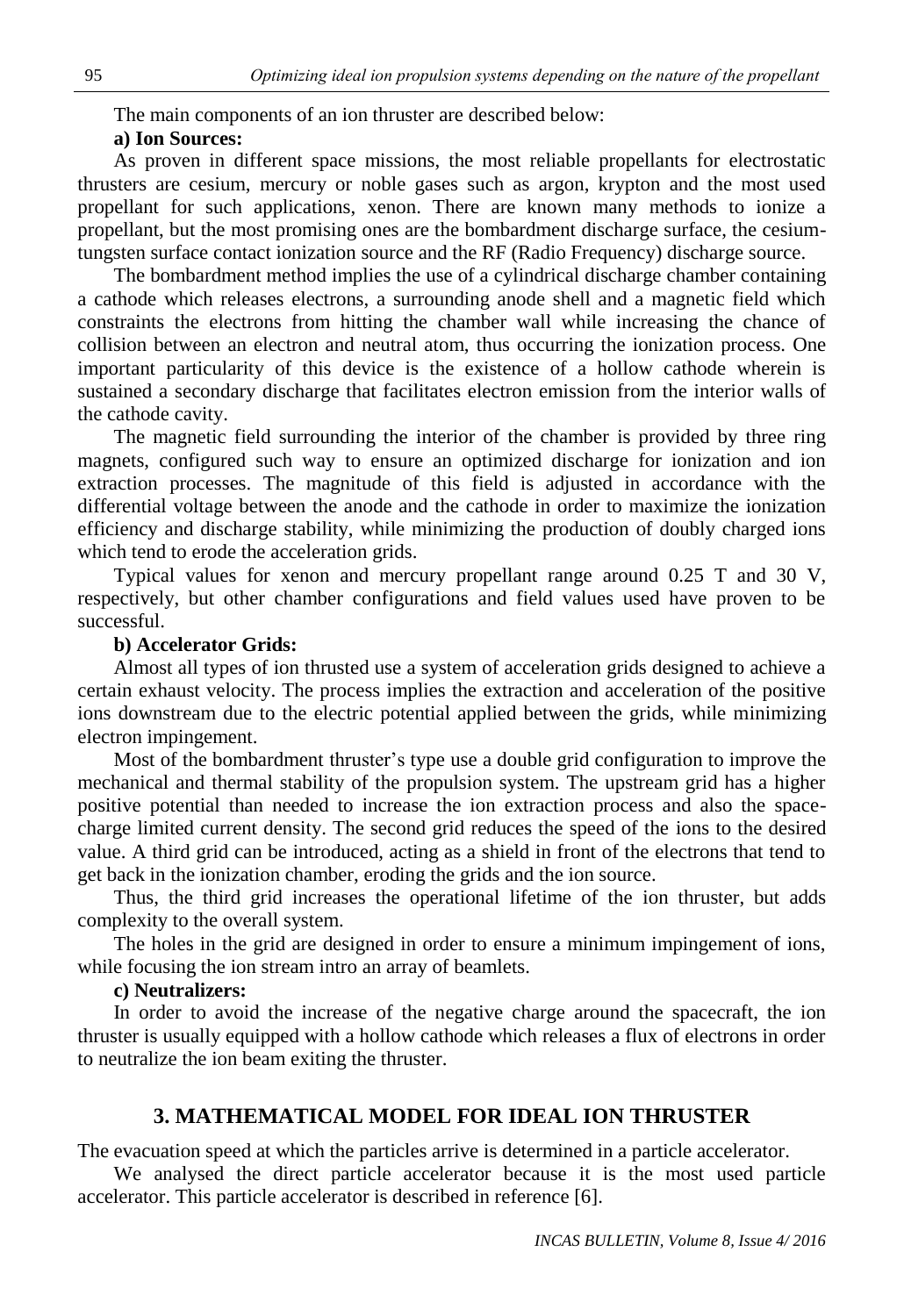

Fig. 1 The schematic diagram of the ion thruster.

According to reference [7] we will present the calculation method for the ionic engine. For starters it will be analyzed the situation of an ion which has the load q and mass m located in an electric field  $\vec{E}$ , determined by the tension  $V_{acc} = V_2 - V_1$  which applies between A anode and C cathode, as it can be seen in the picture below.



Fig. 2 The schematic diagram of the electric field.

The ion is accelerated until it gets a speed  $v_e$  determined by the next equality: the kinetic energy of the electron is equal with the kinetic energy variation of the particle, conditioned by the electric field action.

$$
\frac{1}{2} \cdot m \cdot v_e^2 = q \cdot V_{acc} \Rightarrow v_e = \sqrt{\frac{2 \cdot q \cdot V_{acc}}{m}} = 13800 \cdot \sqrt{\frac{V_{acc}}{M}}
$$
(1)

The expression below is valid if the particle takes off from the ion source with the speed 0, during the acceleration interval being an uniform electric field

$$
E = \frac{Vacc}{d}
$$
 (2)

Where d is the distance between the two electrodes.

In order to calculate the propulsion force produced by the ionic engine we used the expression below:

$$
P_e = I \cdot V_{acc} \tag{3}
$$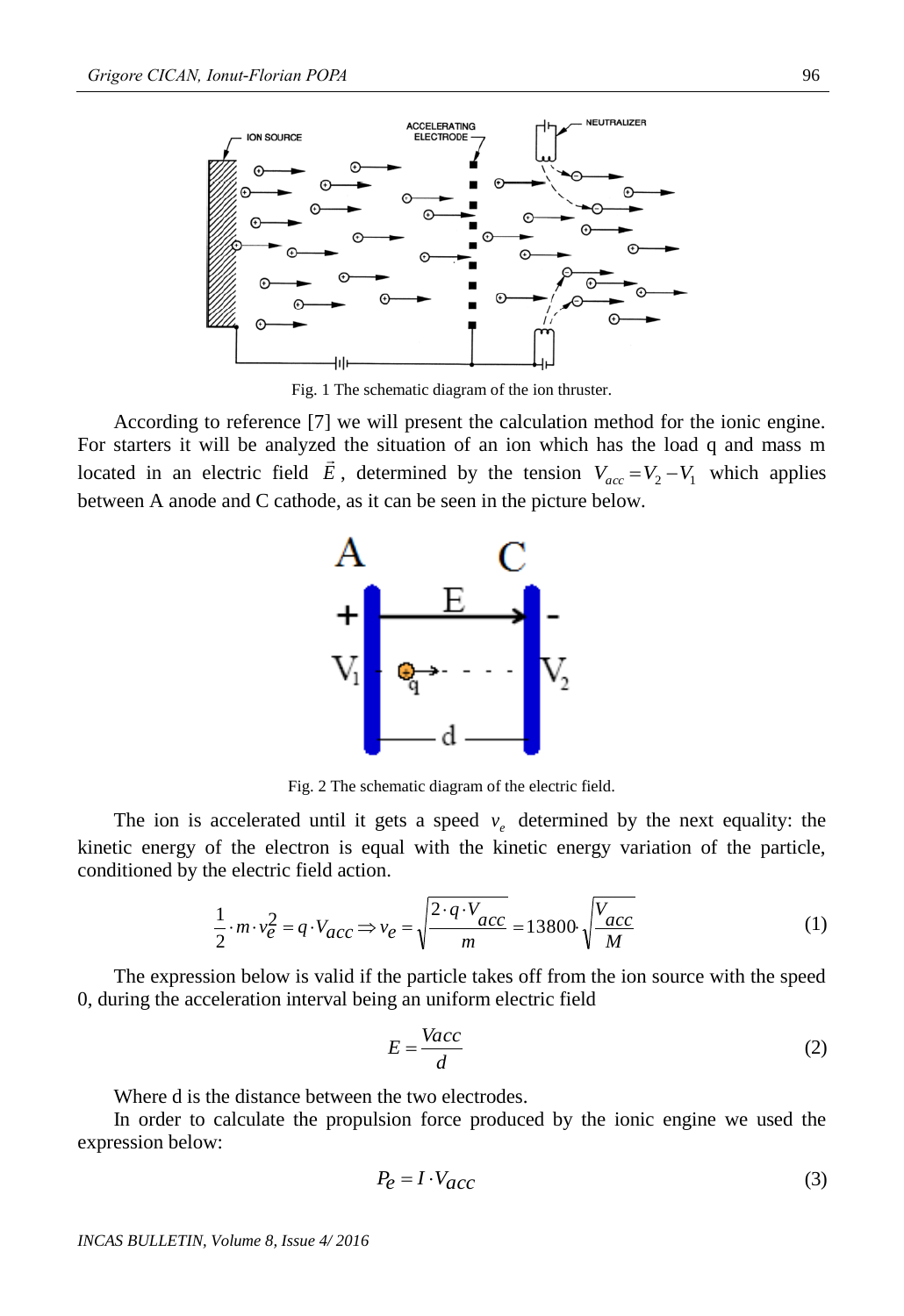$$
I = \dot{m} \cdot \left(\frac{e}{m}\right) \tag{4}
$$

The propulsion force is defined as:

$$
F = \dot{m} \cdot v_e = I \cdot \sqrt{2 \cdot \frac{m}{e} \cdot V_{acc}}
$$
 (5)

We have to determine the intensity of the electric current by defining the current density

$$
j = \frac{I}{S} \tag{6}
$$

Using the Poisson's equation we obtain:

$$
\frac{d^2V}{dd^2} = \frac{\rho_e}{\epsilon_0} \tag{7}
$$

where *d* is the distance,  $\varepsilon_0$  is the vacuum permeation and  $\rho_e$  current density.

Solving the equation below we obtain the current density:

$$
j = \frac{4 \cdot \varepsilon_0}{9} \cdot \sqrt{\frac{2 \cdot q}{m}} \cdot \frac{V_{acc}^{\frac{3}{2}}}{d^2}
$$
 (8)

For atomic or molecular ions we obtain:

$$
I = \dot{m} \cdot \left(\frac{v}{m}\right)
$$
\nand as:

\n
$$
= \dot{m} \cdot v_e = I \cdot \sqrt{2 \cdot \frac{m}{e} \cdot V_{acc}}
$$
\nItensity of the electric current by defining the current density

\n
$$
j = \frac{I}{S}
$$
\nin we obtain:

\n
$$
\frac{d^2V}{dd^2} = \frac{\rho_e}{\epsilon_0}
$$
\ne vacuum permeation and  $\rho_e$  current density.

\nwe obtain the current density:

\n
$$
= \frac{4 \cdot \epsilon_0}{9} \cdot \sqrt{\frac{2 \cdot q}{m}} \cdot \frac{\frac{3}{2}}{d^2}
$$
\nis we obtain:

\n
$$
j = \frac{5.44 \cdot 10^{-8} \cdot V_{acc}^{\frac{3}{2}}}{M^2 \cdot d^2}
$$
\nwe have:

\n
$$
I = j \cdot S = j \cdot \left(\frac{\pi \cdot D^2}{4}\right)
$$
\ni.e.,  $D^2 \cdot \frac{V_{acc}^2}{d^2} = \left(\frac{2}{9}\right) \cdot \pi \cdot \epsilon_0 \cdot D^2 \cdot E^2$ 

\ni.e.,  $D^2 \cdot \frac{V_{acc}^2}{d^2} = \left(\frac{2}{9}\right) \cdot \pi \cdot \epsilon_0 \cdot D^2 \cdot E^2$ 

\ni.e.,  $D^2 \cdot \frac{V_{acc}^2}{d^2} = \left(\frac{2}{9}\right) \cdot \pi \cdot \epsilon_0 \cdot D^2 \cdot E^2$ 

\ni.e.,  $V_{acc} = 0.2 \cdot \frac{V_{acc}^2}{d^2}$ 

\nii,  $V_{acc} = 0.2 \cdot \frac{V_{acc}^2}{d^2}$ 

\niii,  $V_{acc} = 0.2 \cdot \frac{V_{acc}^2}{d^2}$ 

\nivectors *BULLETIN, Volume 8, Issue 4/2016*

And for circular form holes we have:

$$
I = j \cdot S = j \cdot \left(\frac{\pi \cdot D^2}{4}\right)
$$
 (10)

where *D* is the hole diameter.

$$
F = \left(\frac{2}{9}\right) \cdot \pi \cdot \varepsilon_0 \cdot D^2 \cdot \frac{V_{acc}^2}{d^2} = \left(\frac{2}{9}\right) \cdot \pi \cdot \varepsilon_0 \cdot D^2 \cdot E^2 \tag{11}
$$

The jet power is:

$$
P_j = \frac{\dot{m} \cdot v_e^2}{2} \tag{12}
$$

The ionization losses represent the non recoverable ionization energy which is related to the ionization potential of the atom, times the number of coulombs produced per second (see Table 1 and Eq. 3):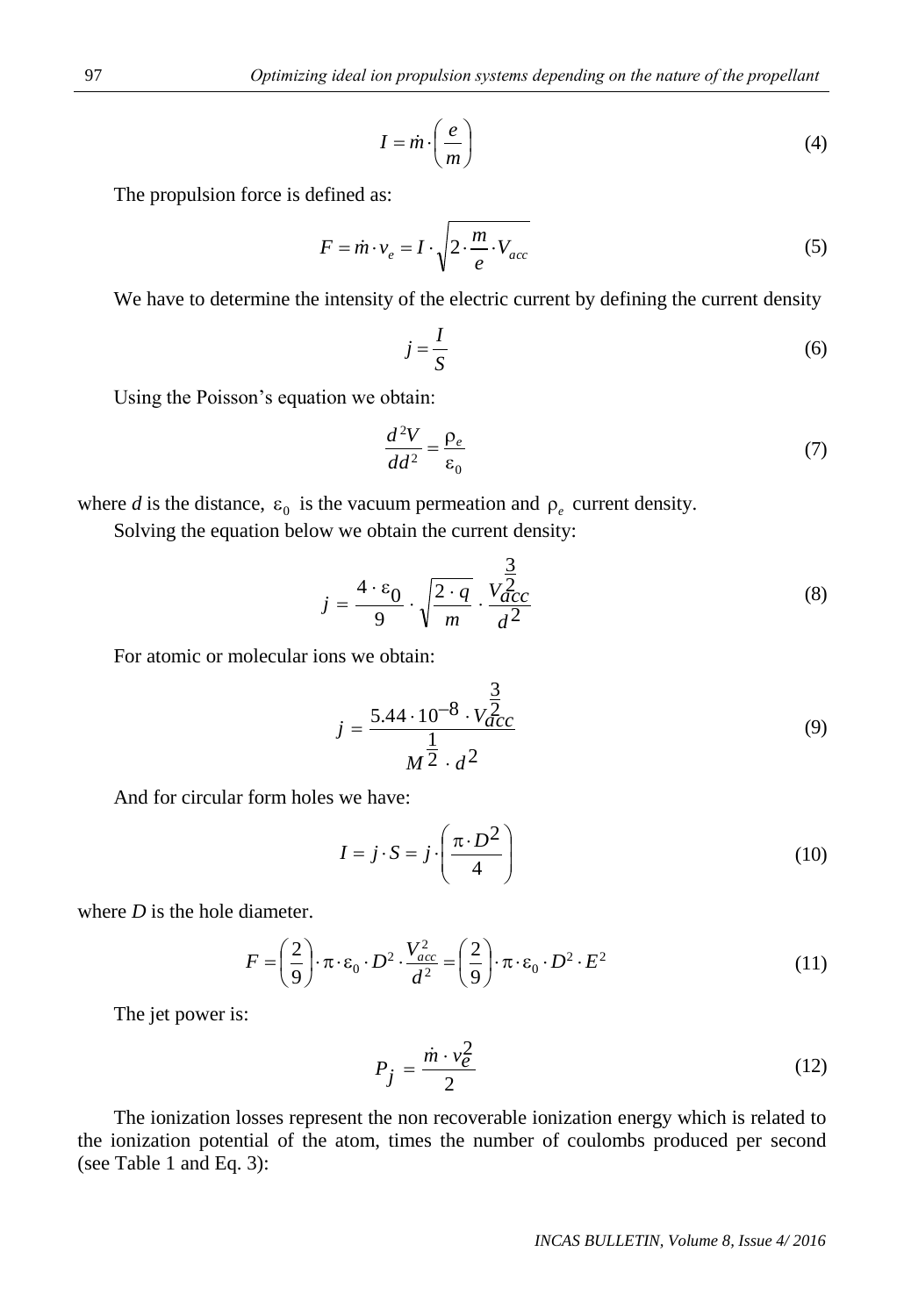$$
P_l = P_{ion} \cdot \frac{\dot{m} \cdot e}{M \cdot q} \tag{13}
$$

The efficiency of the ion thrusted is calculated using the following expression:

$$
\eta = \frac{P_{jet}}{P_{jet} + P_l} \tag{14}
$$

#### **4. PROPERTIES OF SEVERAL PROPELLANTS**

Argon, Krypton and Xenon are traditionally used in electric propulsion because of their chemical inertness, even only the last one has been extensively used in the actual space environment.

The motivation is mainly based on the lower Xenon ionization energy (see Table 1) [8] and the higher mass respect to the other gases.

| Gas       | Ionization potential $P_{ion}$ (<br>(eV) | Atomic mass $M$ (kg/kmol) |
|-----------|------------------------------------------|---------------------------|
| Caesium   | 3,9                                      | 132,9                     |
| Potassium | 4,3                                      | 39,2                      |
| Mercury   | 10,4                                     | 200,59                    |
| Xenon     | 12,08                                    | 131,30                    |
| Krypton   | 14,0                                     | 83,80                     |
| Hydrogen  | 15,4                                     | 2,014                     |

Table 1. Ionization potential for various gases

#### **5. RESULTS OF OPTIMIZATION**

The following information is known about the ionic engine:

The working fluid is each gas presented in Table 1, the distance between the acceleration grids  $d=2.5$ mm, the diameter of each hole of the grid D=2mm, the electric power provided by the power source  $Pe = 10kW$ .

The fact that the propulsion system is an ideal one presumes the following simplifying assumptions: the whole quantity of propellant is ionized, so neutral propellant particles which are not part of the propulsion beam won't be taken into account; the ion beam is not splay, so the propulsion force is fully axial; the entire gas is ionized only in its first state of ionization for which the ionization potentials presented in Table 1 apply.

In order to obtain the results, the following calculus process was conducted:

Knowing the electrical power provided by the power source (solar arrays), the acceleration voltage was varied between 1 and 1000V, obtaining the ion current intensity from expression (3).

After knowing the ion current, the necessary power for ionization can be calculated using expression (13).

The obtained necessary power for ionization was then used to recalculate the ion current, subtracting the ionization power from the electric power, while keeping the initial voltage. The ion current obtained with the expression (4) was used to obtain the propellant flow which can be ionized using the amperage value obtained earlier. Using expression (1),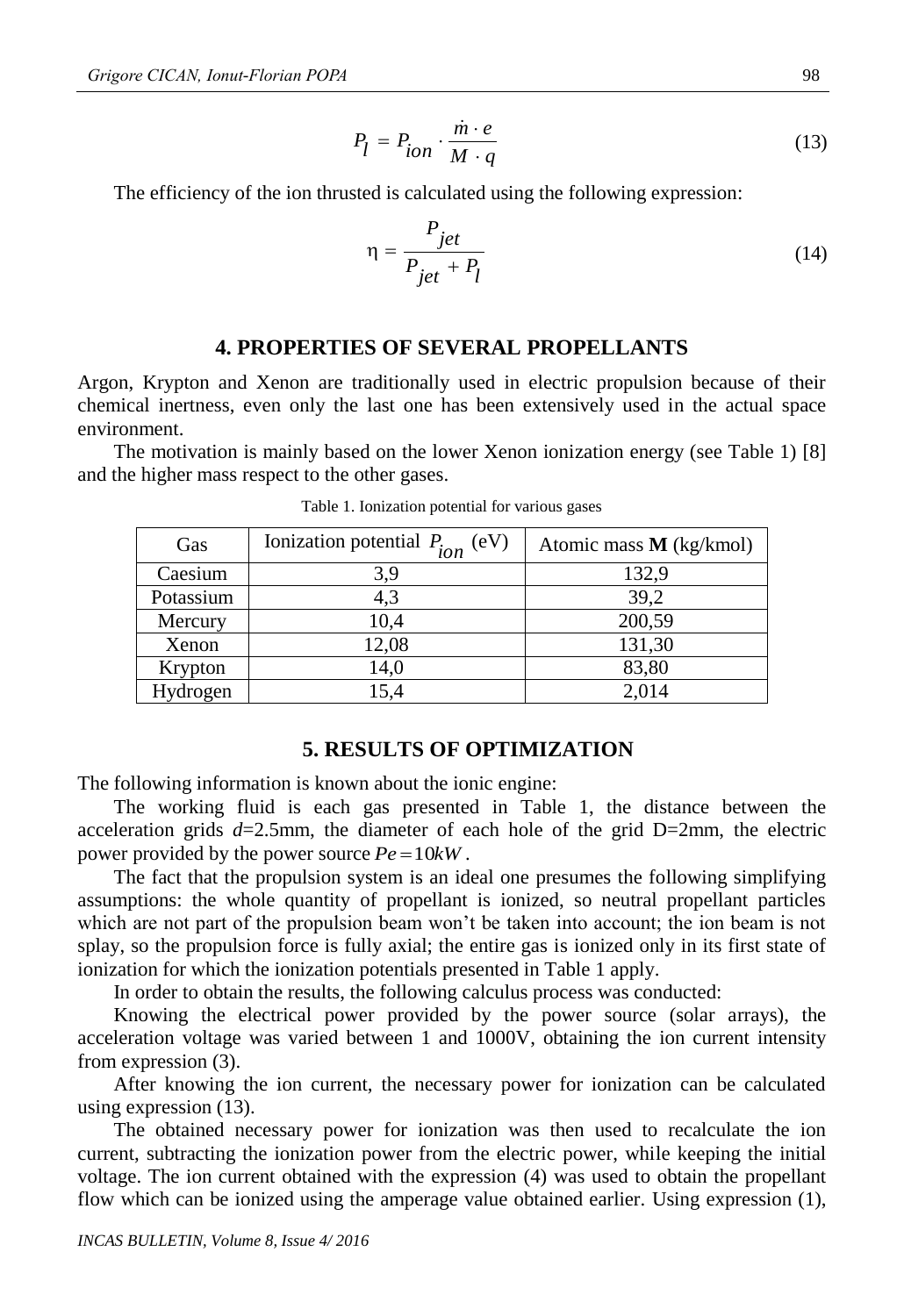the exhaust speed was calculated for each type of propellant. Also, the propulsion force was calculated using expression (5).

In order to determine the exhaust surface of the propellant, and implicitly the diameter and number of holes with D diameter, expressions (6) and (8) were used.

After variation the parameters, the following results are obtained:



Fig. 3 The necessary power for ionization as a function of the acceleration voltage in logarithmic scale for a better view of the results



Fig. 4 The propellant flow which can be ionized as a function of the acceleration voltage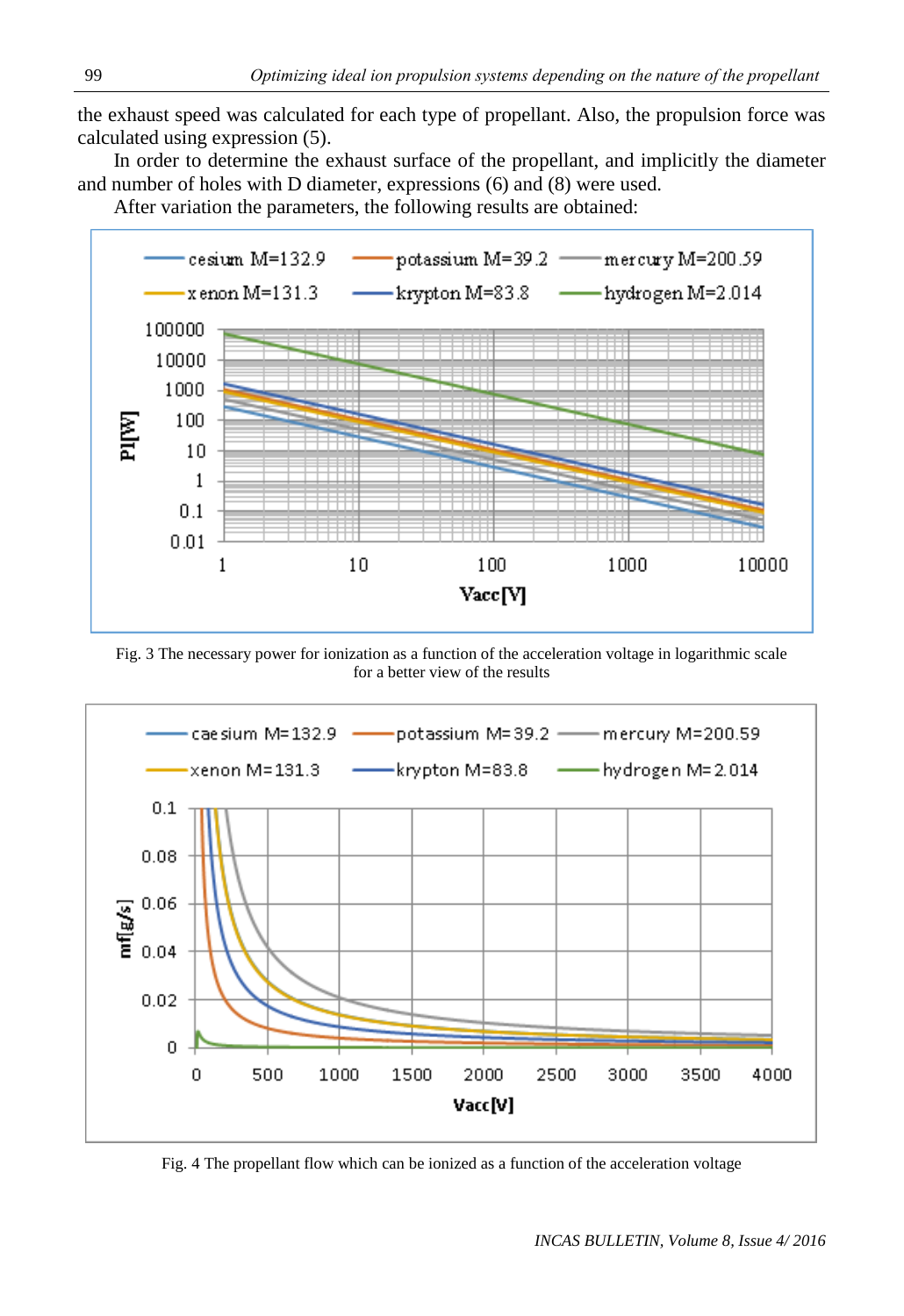

Fig. 5 The propellant flow which can be ionized as a function of the acceleration voltage in logarithmic scale for a better view of the results



cesium M=132.9 potasssium M=39.2 mercury M=200.59 hydrogen M= 2.014 xenon M=131.3 krypton M=83.8  $\bar{z}$  $1.5\,$ 홑  $\mathbf 1$  $0.5$  $\boldsymbol{0}$ 1500 0 500 1000 2000 2500 3000 3500 4000

Fig. 6 The exhaust speed as a function of the accelerating voltage

Fig. 7 The propulsion force as a function of the accelerating voltage

Vacc[m/s]

*INCAS BULLETIN, Volume 8, Issue 4/ 2016*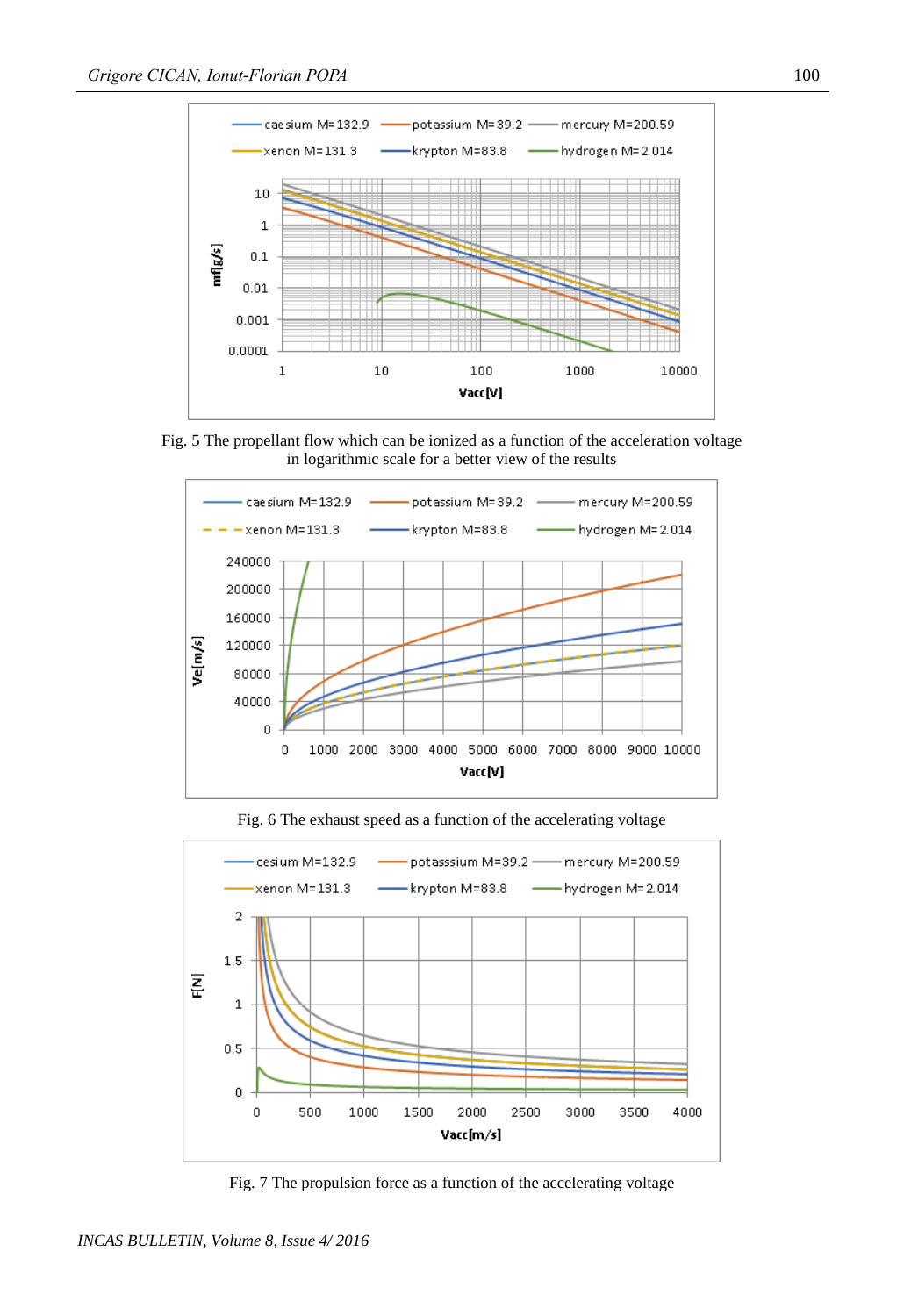

Fig. 8 The propulsion force as a function of the accelerating voltage in logarithmic scale for a better view of the results







Fig. 10 The diameter of the ion beam exhaust section as a function of the accelerating voltage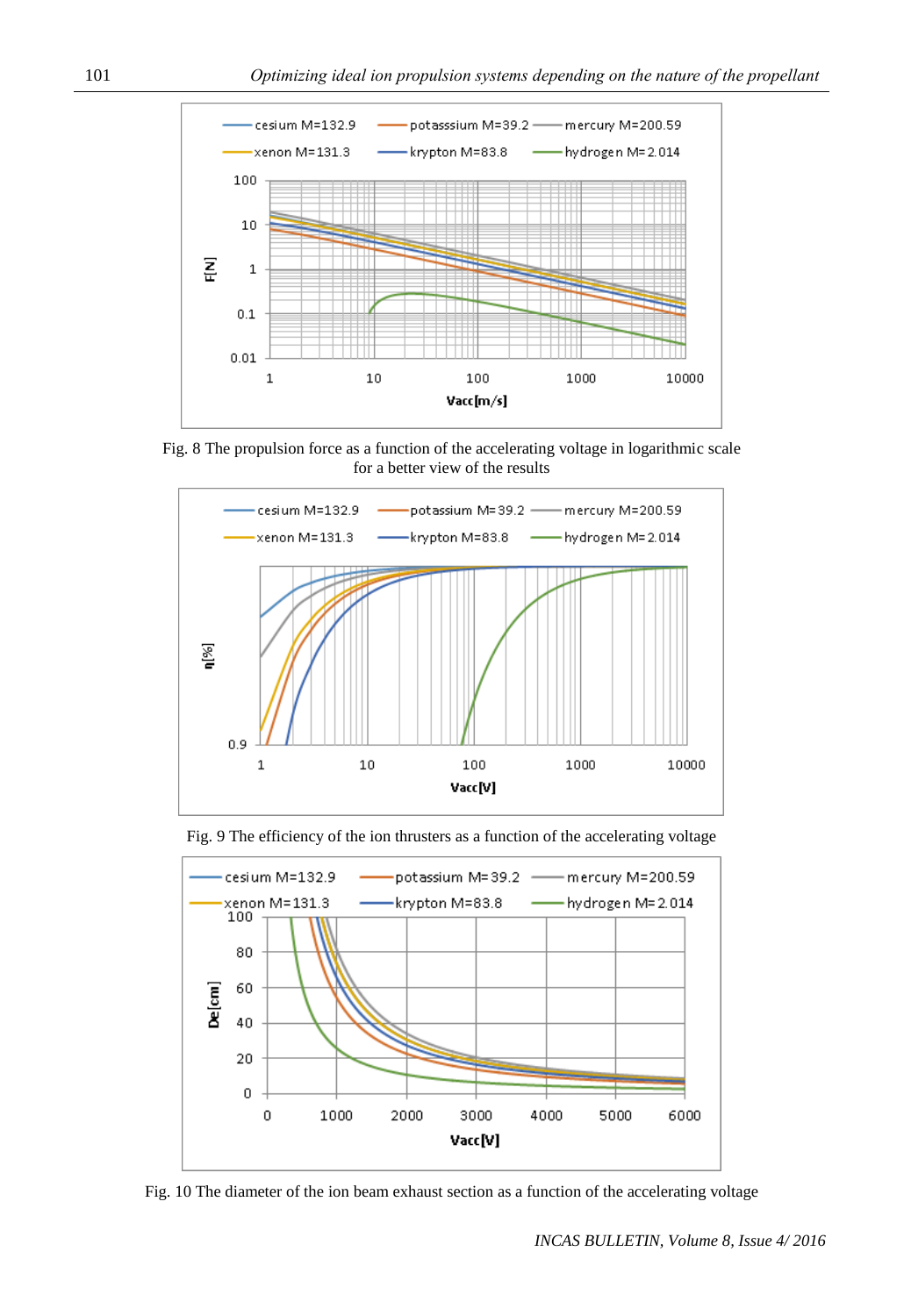

Fig. 11 The number of 2 mm diameter holes on the exhaust surface as a function of the accelerating voltage



Fig. 12 The main parameters presented earlier for xenon as a function of the accelerating voltage corresponding to an electric power *Pe*=10 kW

## **6. CONCLUSIONS AND DISCUSSIONS**

Following the conducted calculus and obtained plots it can be seen in figure 3 that for an electric power of 10 kW, the ionization power of hydrogen at small values of the accelerating voltage and high values of the amperage has higher values than to entire electric power available from the spacecraft, as it can be observed on the hydrogen curve from the diagram.

In figures 4 and 5 an anomaly can be observed for hydrogen due to the fact discussed earlier. The propellant flow which can be ionized decreases as the voltage increases and the